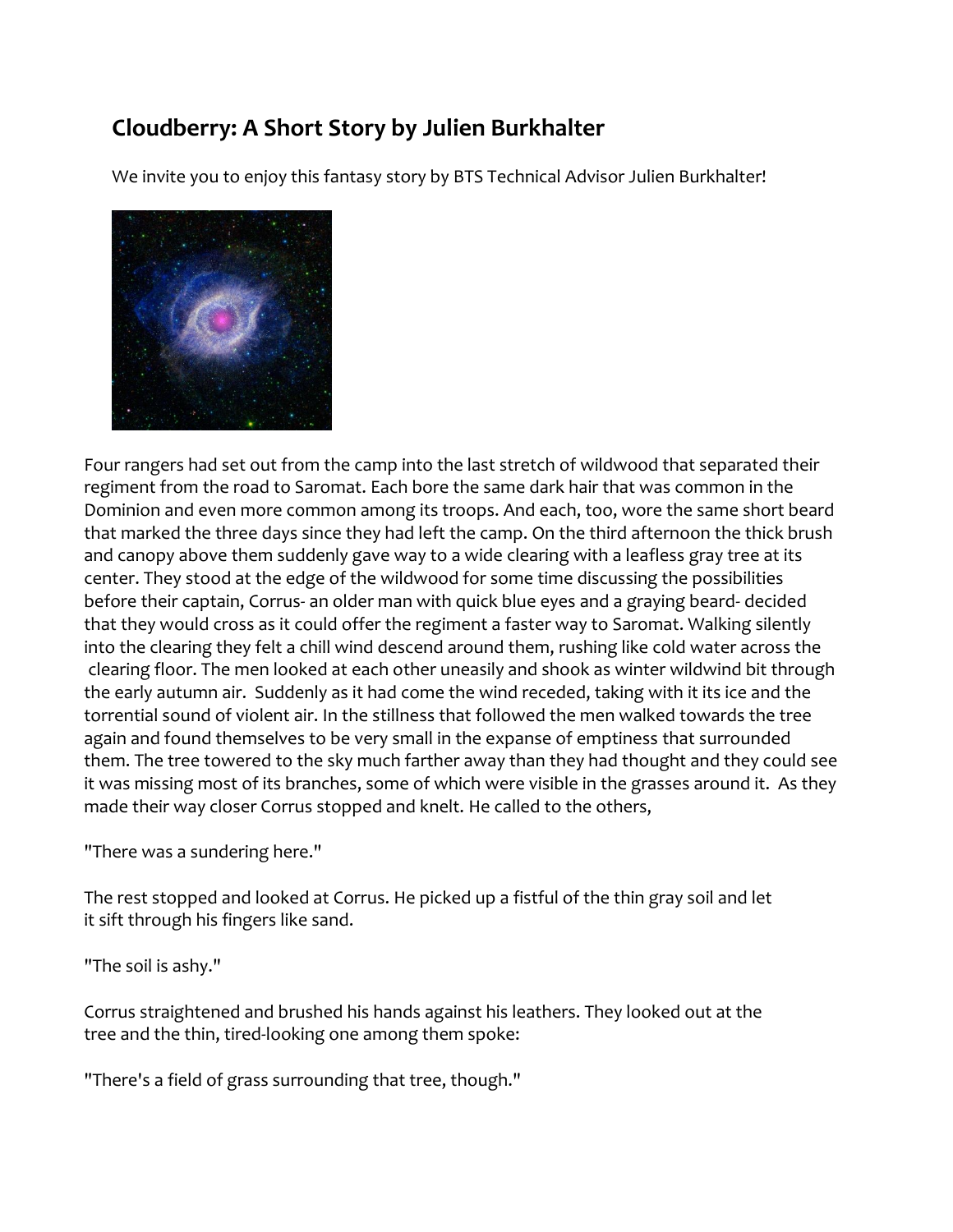Garrus ran his fingers through his ragged hair and kicked at the ground. His eyes widened at the small cloud that rose and the dusting of gray ash it left on his boot, and the worry was clear in his voice as he turned back to Corrus.

"How long ago do you think?"

"I'd reckon about as long as that tree has been broken a hundred different ways. No telling, but it looks to be an old tree and it didn't get broke like that yesterday."

The others nodded grimly and they continued towards the tree. As the sun began to set the wildwood became a wall of darkness around the clearing, which itself was wholly gray and featureless save the broken tree at its center. As the tree got closer and seemed to loom higher above them they saw a thin white shape emerge from behind one of the broken branches on the ground. They stopped, each squinting and leaning forward a little to make out the shape of a young woman with red hair. Corrus began walking towards the tree again and Garrus nearly shouted,

"Stop! What are you doing?"

He was sweating and his hand shook as he put it on Alben's arm.

"Anything that's even close to as old as that tree has to be a demon. We should go."

He looked at the other two and urgently back the way they had come,

"*Now*."

"There are other things that live that long, Garrus."

"He's right Corrus. There might be other things but none of them are good."

Alben surprised himself with the authority in his voice. In response Corrus took a definitive step towards the tree.

"You're not in charge today Alben. You can wait here or come with me but we're going to at least figure out what's happening here before we move on."

The youngest of them followed, shrugging at the other two as he passed,

"She doesn't look like the worst demon you could run into."

They walked the rest of the way in silence, each matching the other in fear and curiosity. As they approached the tree they could see that it was petrified, the image of a tree in stone and they continued forward, wordlessly set in their endeavor. Most of the tree's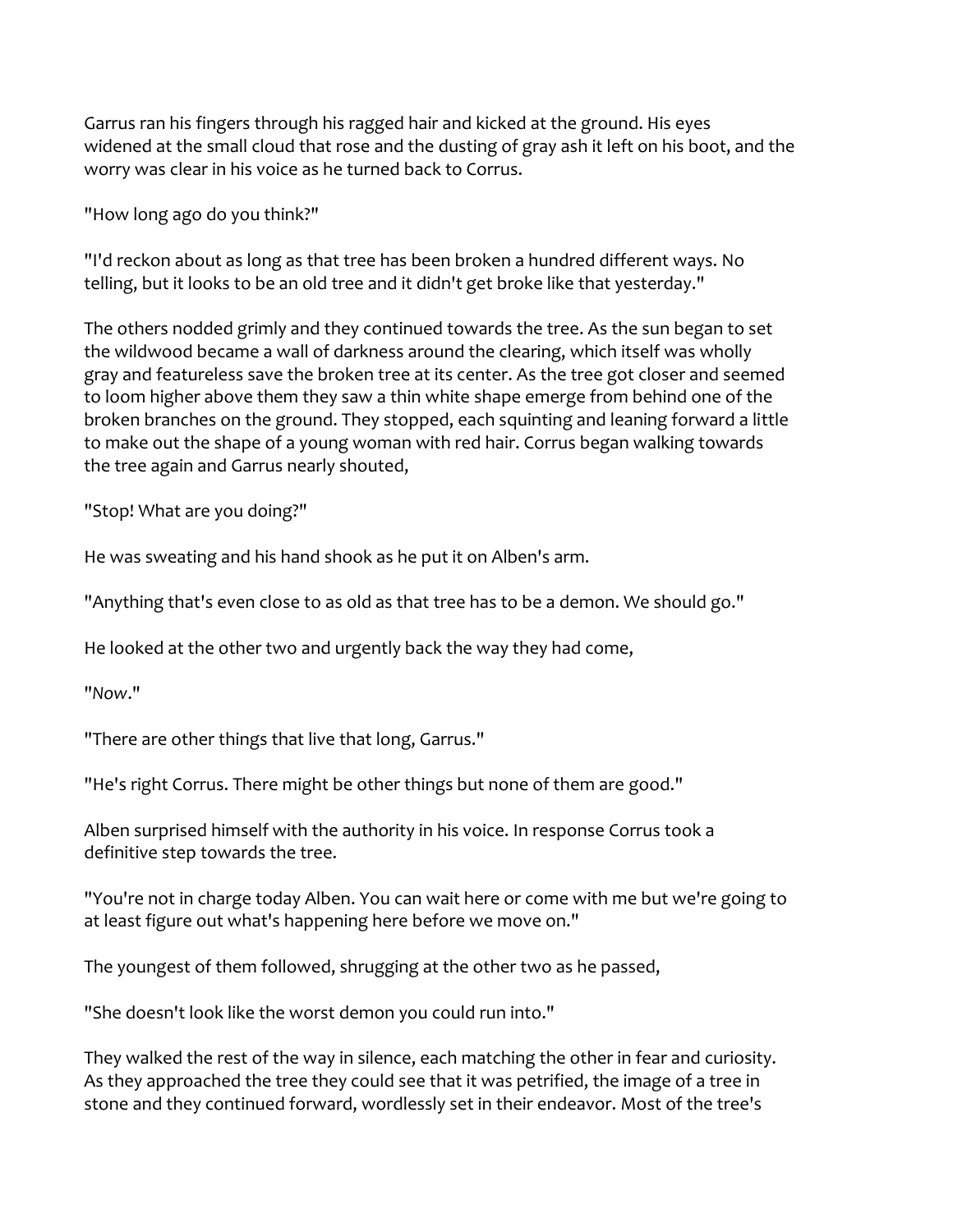branches laid scattered in the grass and among them the lady rose to greet them. The silent air filled her gown like a cloud of flowing silk and a single braid of auburn hair unraveled down her back. She looked at the two men with eyes like flashing emeralds and stepped towards them through the shattered monument around her,

"What brings you here, are you in need of food or water?"

"Captain Corrus of the Dominion third regiment rangers, ma'am. We have rations for the night, we'd just like to find out why this place wasn't on our map and we'll be on our way."

She nodded and turned to look at the other man,

"And you, why are you here?"

"Just curious ma'am."

She took a step back and looked past them into the darkening clearing.

"Your friends back there, are they afraid of me?"

Corrus sighed and nodded.

"You can tell them they have nothing to fear from me. As for why this tree isn't marked on your map, I don't expect it would be. But I don't know how you stepped out of wherever you were on that map and into this clearing. That unfortunately I cannot answer."

The younger man's dark eyes darted to the sky, to Corrus and back to the lady,

"So why are you here? What's going on here?"

He stopped himself from asking more questions, about the tree, about the fast and early sunset and the thin crescent of blood-red moon that shone in the quickly darkening sky.

"The sun is setting. If you'd like to know more about this place I'd be happy to discuss it on a night with no moon, which…

" She looked back at the sliver of moon that hung low and crimson in the sky behind her and shuddered,

"Which should be the next time the sun sets. I have to leave now."

She turned and left to disappear behind the branches of broken stone in the grass, as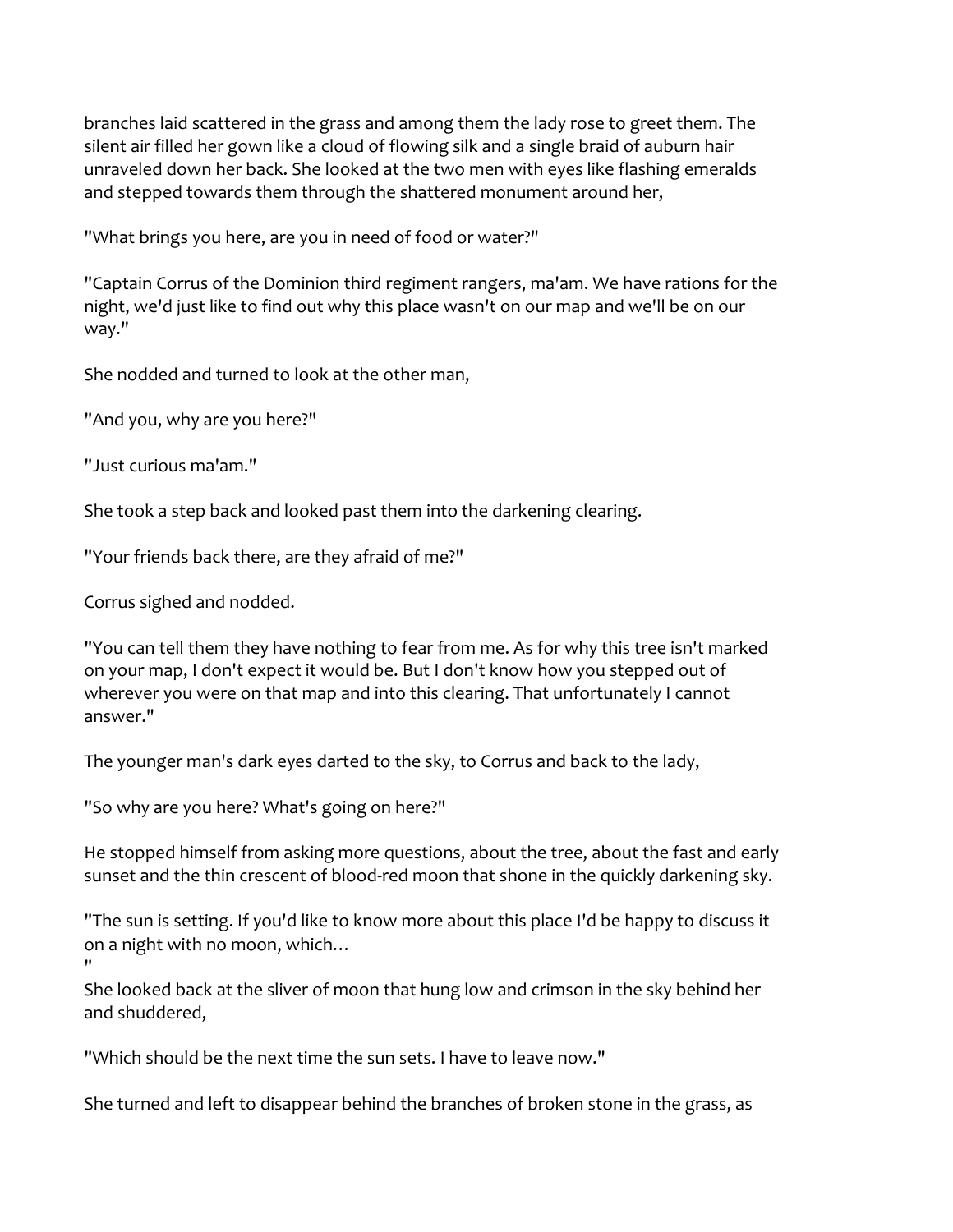Corrus and his lieutenant's mouths hung open with demands and more questions respectively. As they stood in the gathering shadows Corrus clapped the other man across the back and declared, satisfied enough,

"Well we have our answer. If the regiment has to play fairy-tale games like waiting for a moonless night to get through here then we'd best go around."

The lieutenant nodded numbly, still looking to where the lady had disappeared behind the sundered stone. They walked back towards the other two men, who were barely visible in the last light of the sun.

## 

The men sat in an open circle and ate their rations amid sparse conversation. Corrus, having finished his meal last as an especially deliberate eater, tidied up his pack and stood, slinging it behind his shoulder. He gestured at the others and spoke matter-offactly, "What are we waiting for boys? The regiment's best route to Saromat isn't through this clearing, we'd best get started on finding a good way around."

The other men groaned through the chorus that followed,

"I'm exhausted Corrus, can't we just make camp here tonight?"

"I'm not walking anywhere in this place at night, even out of it. I agree with Alben we should stay here until sunrise."

"There's no daylight left anyways Corrus, the sun set as soon as we got here- look."

The lieutenant pointed at the black sky and Corrus clapped his hands.

"Enough. I can see that it's dark out but we don't know anything about this place. For all we know we'll reach the wildwood and step right back into the same afternoon we walked out of."

"I like the sound of that."

Garrus stood and dusted off the seat of his leathers. Corrus shifted in place and crossed his arms.

"I'm going. Garrus?"

Garrus nodded. Corrus turned to the others sitting in front of him,

"And you two?"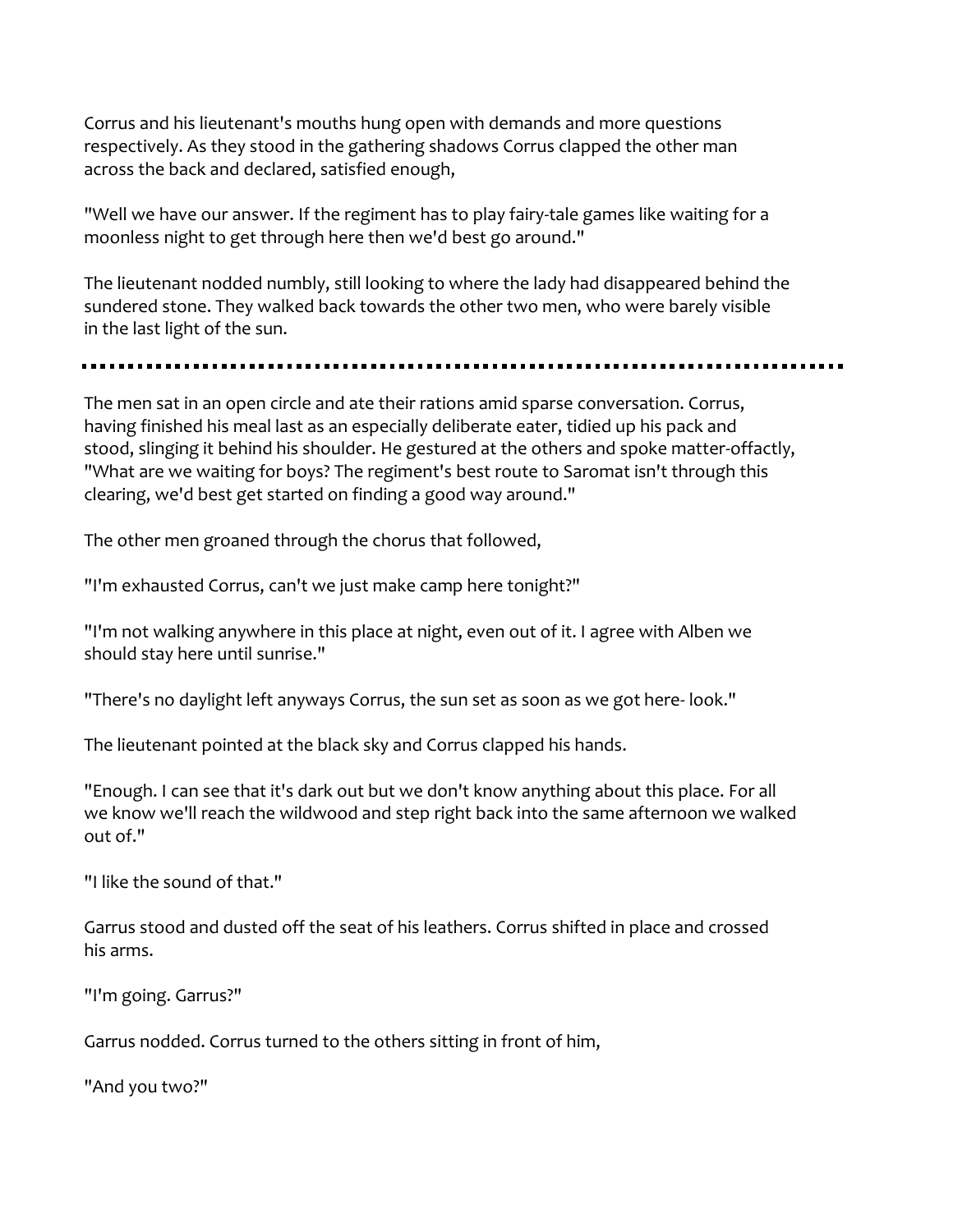"I'm staying."

The young man said quickly. His plain smile was absent in the hard stare that locked him to the tree in the distance. Alben looked up at Corrus and over to the outsized sergeant's pack beside him,

"I can't Corrus. I'm going to stay here for the night."

"Fair enough. The two of you will meet us back at the camp in four days, yes?"

They nodded and Corrus and Garrus turned around to walk towards the edge of the clearing. As their soft footfalls receded Alben leaned back against his pack to watch the sky, and the other watched the men disappear into the shadows. He turned back to the tree and asked Alben absent-mindedly,

"What do you think she's waiting for? Waiting here with that broken tree for a night with no moon, but for what?"

"You tell me. You're the one who spoke with her."

Alben dug his heels into the loose ash and tugged at the thin grasses around him as he spoke,

"I'm just glad to be done marching for the night. As for your lady,"

He gestured limply at the tree,

"I think she's a witch. Or a demon like Garrus says, either way no good can come of it. I'll be out of here at first light tomorrow."

The lieutenant had meant to say something, but in the silence that followed both men fell asleep beneath the black sky.

Alben was true to his word and left at dawn. The lieutenant waved him off and settled against a branch of gray-white stone to ask himself the questions that had become the dreams he'd woken from, and to give himself the same worrisome answers. In the morning sun he could see the edge of the clearing and the wildwood, a jade wall that encircled him and the broken tree that drew him there. He wondered what had brought the red-haired woman there and he wondered how long ago she'd come, and why she stayed instead of leaving. He wondered if the tree had ever been alive or if it was some primordial monument of stone. And he wondered, more than anything else, what could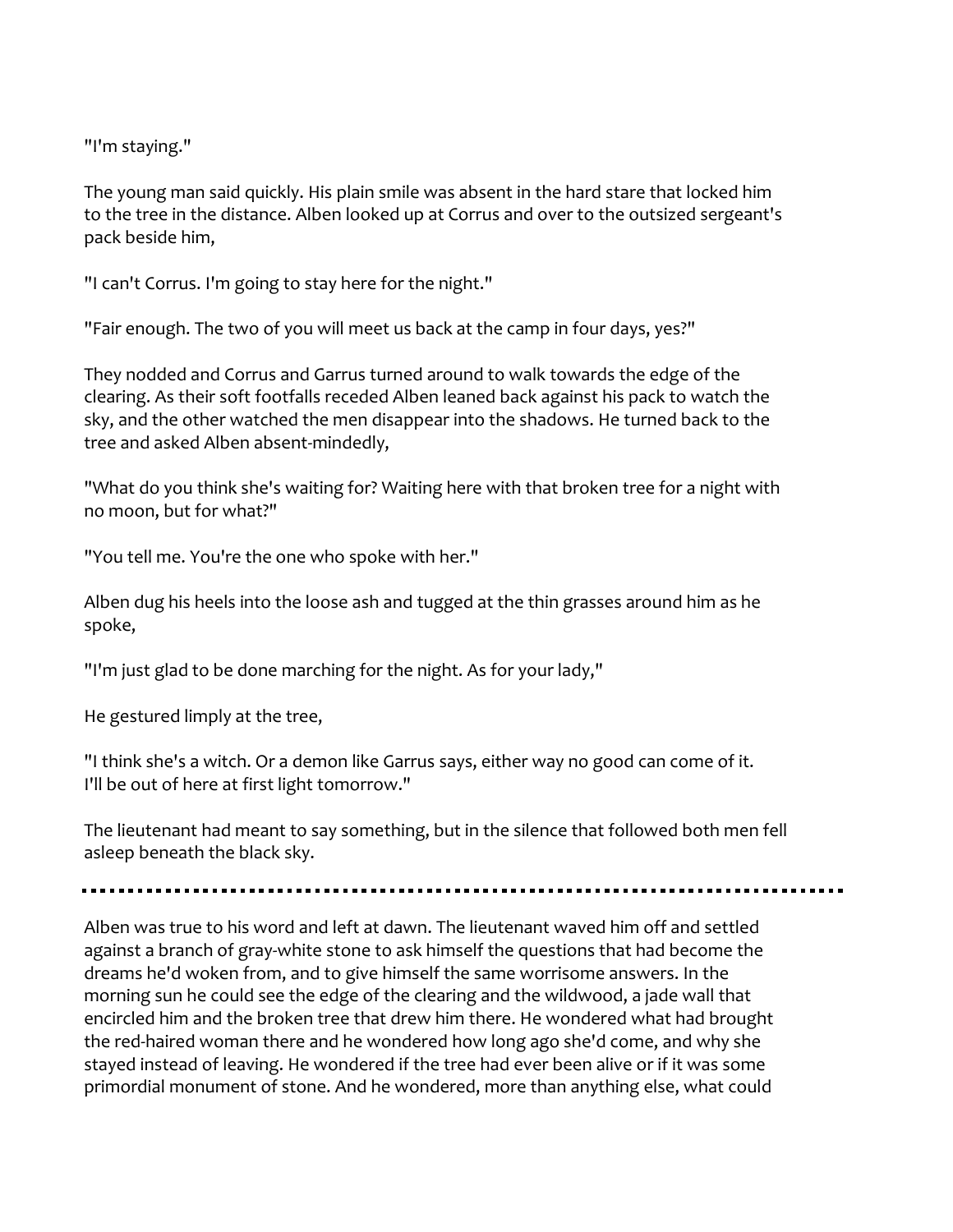have shattered such an ancient and colossal thing into the thousand pieces he saw scattered like an overgrown ruin around him. And in that wondering the lady approached without him hearing and surprised him by appearing at his side with a small tray. She sat and set it down between them and with a slight smile she handed him a waterskin,

"Are you having a good day?"

The tray bore dates, a few small apples and a hard cheese of sheep's milk. He wondered where the food and water had come from but another question found his voice.

"What happened to the tree?"

He asked, gesturing towards it as he reached for the tray.

"I don't know. I've never seen it any different."

"It was broken when you came here?"

She swallowed a mouthful of apple and spoke quietly,

"Yes."

He didn't press the question. They ate their meal and spoke of smaller things, the names of other trees, the signs of winter, the different voices of the wind. And in that reverie the sun set beneath the wildwood, painting the sky orange and red and fading again to the starlit darkness of a night with no moon. She rose and asked him to join her at the base of the tree. He followed her and they sat among the roots with their backs to the cold stone, watching the stars take their places in the darkening sky. She spoke in pieces of an answer, the only things she had come to know about her clearing and its broken tree, "This is a place outside of time. The sky here is split between sun and moon, and here they fight for prominence with no regard for the ubiquity of time. Without sequence, without the elemental order of time there is no regularity to their coming and going. The stars see this from their primeval moorings in the eternal outer sky, just as I watch it myself from the grasses around this tree. And so above this clearing night and day pass the sky between them according to their power, outside of time and its universal order."

"What about the sudden wind when we arrived here?"

"Wind is the voice of nature that would defy time. Fire fades as it consumes its fuel, and so is bound to time. The waters of the oceans ebb and flow with the movements of the moon, and so, too, they are bound to time. And earth and soil and the life that springs from it are made with the passing of the seasons, and in this way the natural voice of earth, the living element is bound to time and no different from the others. But the wind would defy this, coming from nowhere, seeming to be everywhere and appearing and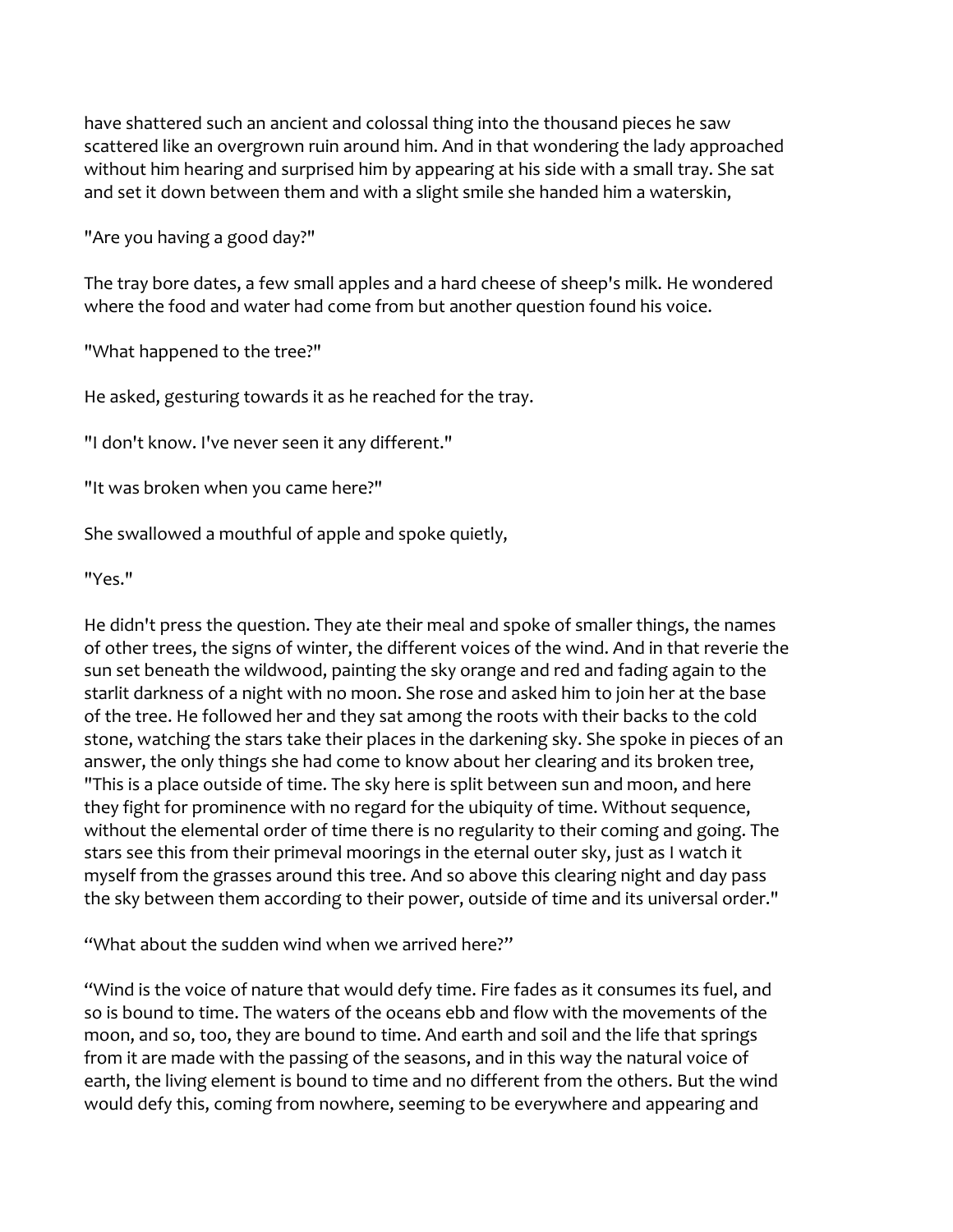disappearing in sudden bursts of waking. And so the wind, the ethereal and the storm, are the only part of nature that would dare to exist outside of time. I find it fitting that in this station the voice of wind would announce your crossing into this place."

He nodded but stayed silent.

"Nothing here ever changes. This gray clearing and the broken tree at its center have always been this way."

She looked to the stars and continued,

"Men have come upon this clearing with far finer weapons and far finer clothes than yours. And so too I've seen much worse. There is no order to their coming: I've met men from the time before time began and I've met others who spoke of the empires that defeated your Dominion."

He opened his mouth to speak and she interrupted him,

"And no matter how the world around it changes this place stays the same, locked away from time and the changes that time would bring. But anything that comes here, the gifts and the men who bring them can only continue in their own time. The men fade with the light of the rising sun, and their gifts stay here to wither as time directs their aging in a place it barely touches."

"So why don't you leave?"

"Unfortunately it's not as simple as walking out the door."

"Well I could guide you. Get you to the camp, and any city in the Dominion from there." He looked over to find her staring deliberately at a faraway corner of the sky and tried another question,

"And you then. Who are you?"

"My name sounds different every time I hear one of you say it."

She looked up at the tree. The bases of the branches jutted out to varying lengths, and she looked down again at the rest of it lying like broken pillars around them.

"This tree seems to have been hurt as much as I have. Each broken branch could be a different story of love lost to me."

He nodded in uncertain agreement and watched the shadows play across the pale stone of the branches on the ground. He pointed to one that formed a small wall at their feet and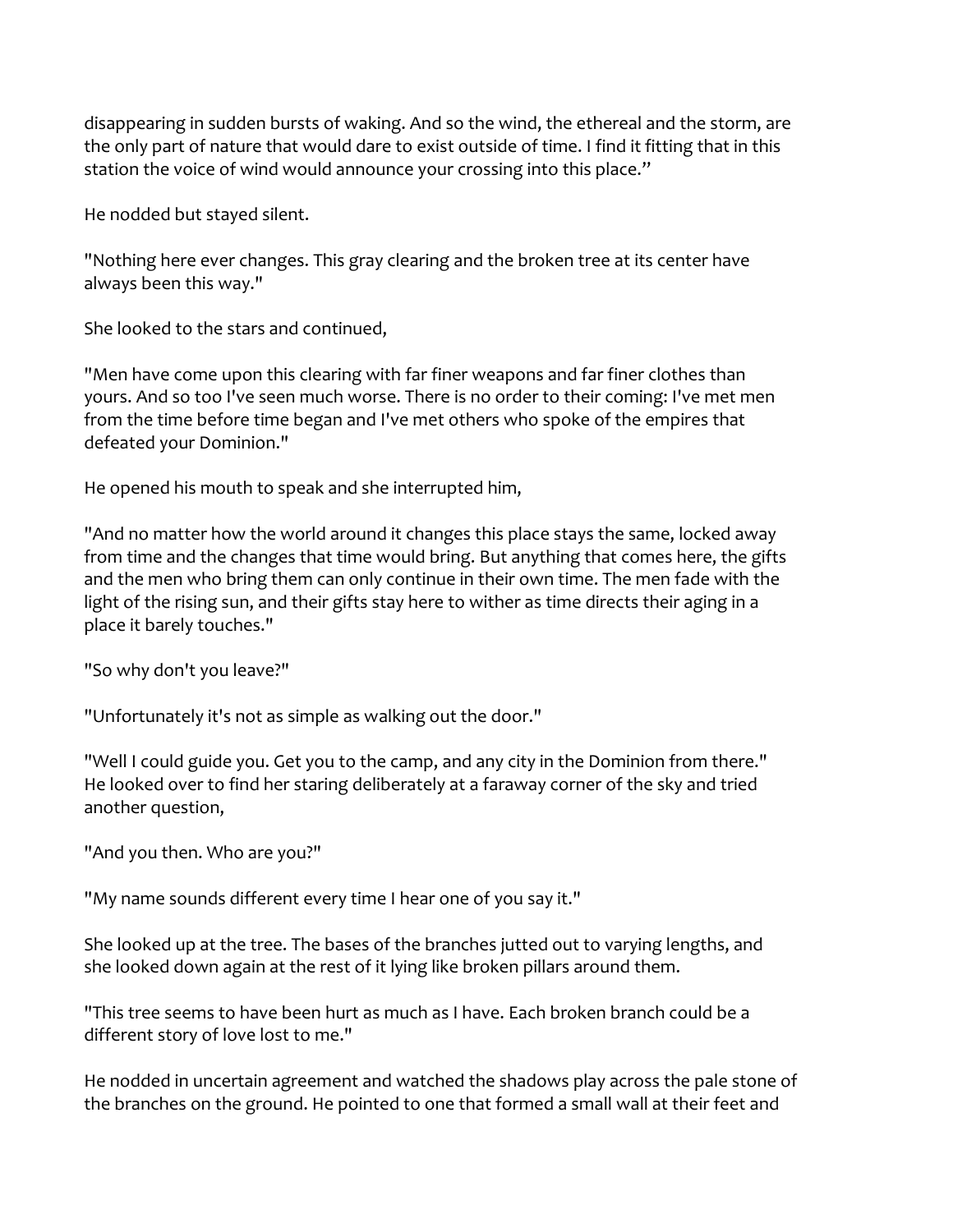asked,

"Could you tell me that one's story?"

"Corven. That one would be Corven. He had a hundred different ways to say he cared about me, and gifts, too."

She shook her head.

"Except none of it was true. My brother caught Corven with another woman, more than one actually. And still he lied to me and tried to keep me as his own."

She stopped and they sat in silence. He looked at her and wondered to himself if he should break that silence and she saw, and said,

"Come. There's another one I want to show you."

They rose and walked to the bigger branches that laid farther from the tree. She stopped at one and laid her hand on it.

"This would be Turmas. He was a traveler, we spent a summer together on the coast along the center sea."

"What happened to him?"

"He left, as travelers do. I begged him to stay, to be with me and be happy together. But Turmas was a traveler and so he left. He swore to write letters, and he did."

He stayed silent and they continued to walk among the branches. He stopped in front of one that towered to his shoulder, stretching like a broken column into the darkness that surrounded them. He pressed his hand against the cold stone and asked,

"And what would this one be?"

"The moon."

"The moon?"

She sat back against a segment of the branch and bade him join her. He did, and she breathed deeply and closed her eyes.

"When you call to a person with their name they answer, yes? In the same way someone who knows the name of the moon, and the universal language it's spoken in, could call the moon by its name and it would answer."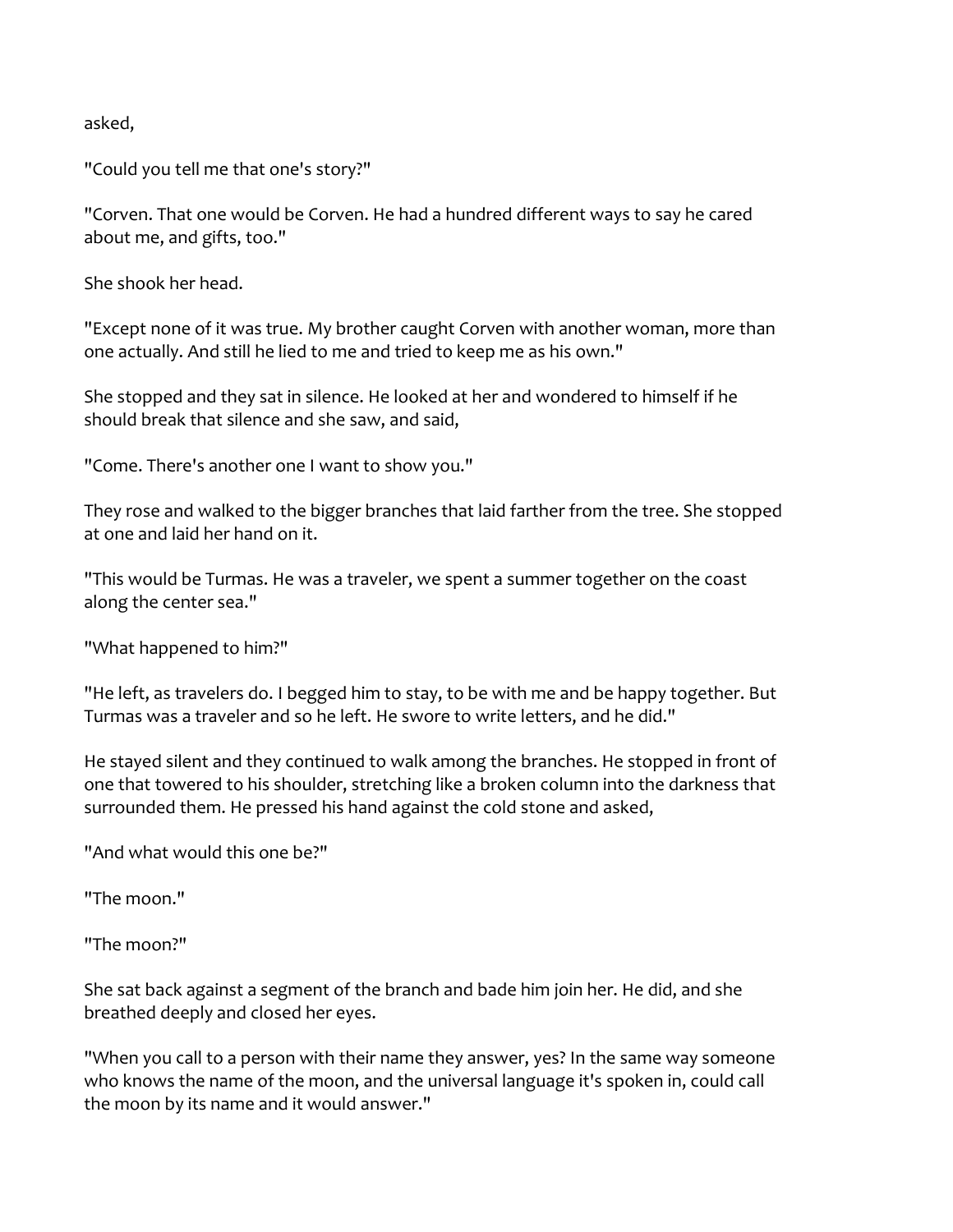"A wizard..."

He let the thought trail off and become a question. Wizards were a thing of the distant past, like the creatures that hunted men or the gods that walked the earth to slay them.

"Yes,"

She said quietly and looked up at the sky,

"Before I came here, a man who knew the moon by its first name used it to hurt me. He took the moon away from me and bound me to this place and its tree of stone, and in doing so he lost himself in the darkness outside of time. But the moon is still lost to me, and the providence of time continues to elude me by magic that long outlives its speaker."

"So you wait for someone to come here and stay on a moonless night, and then what?"

He swallowed, regretting the question. He remembered what Garrus had said and worried himself with thoughts of the things demons could want from mortal men. Still looking at the sky, she put her hand over his at his side and spoke softly,

"And then I feel like I can breathe again, and marvel at the night sky without waking hurt and sadness in myself."

She rose and held out her hand. He took it and followed her as she led him away from the tree to a spot where it was barely visible in the starlight. They sat, and again turned their attention to the sky.

"That one's Polaris, the north star. You'll never meet a ranger who doesn't know Polaris, since it shows true north no matter where you are."

She laughed,

"That one's always been the north star, and always Polaris, too. I want to hear something new, a star with a name from your own time."

He scanned the sky and pointed up,

"Do you see that one, the smaller one above us with the steady golden light?"

"I do. What do you call it?"

"Well what do you call it first? I'd like to hear a name from the time before time began."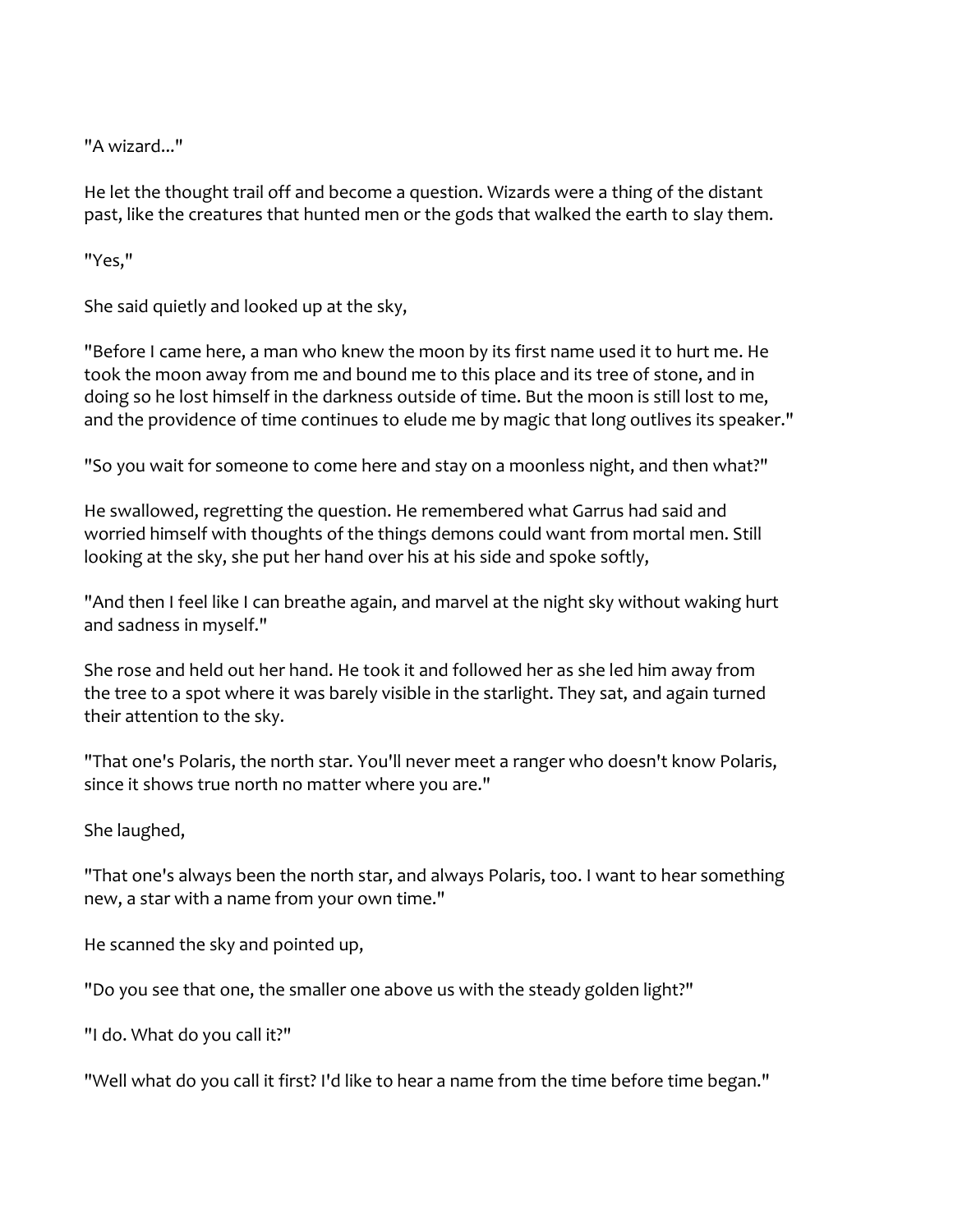"That's fair enough. I call it Ianna."

"Ianna?"

"There was a priest here, a mendicant preacher who told me the story of his goddess, Ianna. That every year she would find her father the god on a frozen mountain and devour him. And that in this ritual the god would be returned to men and born again in the coming spring, and Ianna would return to her home in the stars."

"Oh, Iona."

"Iona?"

"Yes, but otherwise the story is the same. At the end of every year the god Arin leaves the world to climb the frozen mountain. And every year Iona and her sisters find him there, and descend on the mountainside to devour him so that he might be returned to the world of men. And then Iona, with her gilded wings flashing in the frozen air, returns to her fixture in the sky, the star that bears her name."

"So you call that star Iona?"

"We do. They say the names of stars never change, though our language might."

"And that, then, what do you call that?"

She pointed through the darkness and he laid his head against hers to follow her arm.

"The cluster of stars there?"

"Yes, do you have a name for it?"

He lifted his head from her shoulder and leaned back on his elbows, thinking as he spoke,

"Claudius at the central university says that's where stars are born, a giant cloud that's thick with new stars and the stuff they're made of. He calls that one Demirus- the crucible."

"That's amazing,"

She laid back to join him, and with her hands behind her head and awe in her voice she continued,

"You live in an incredible time."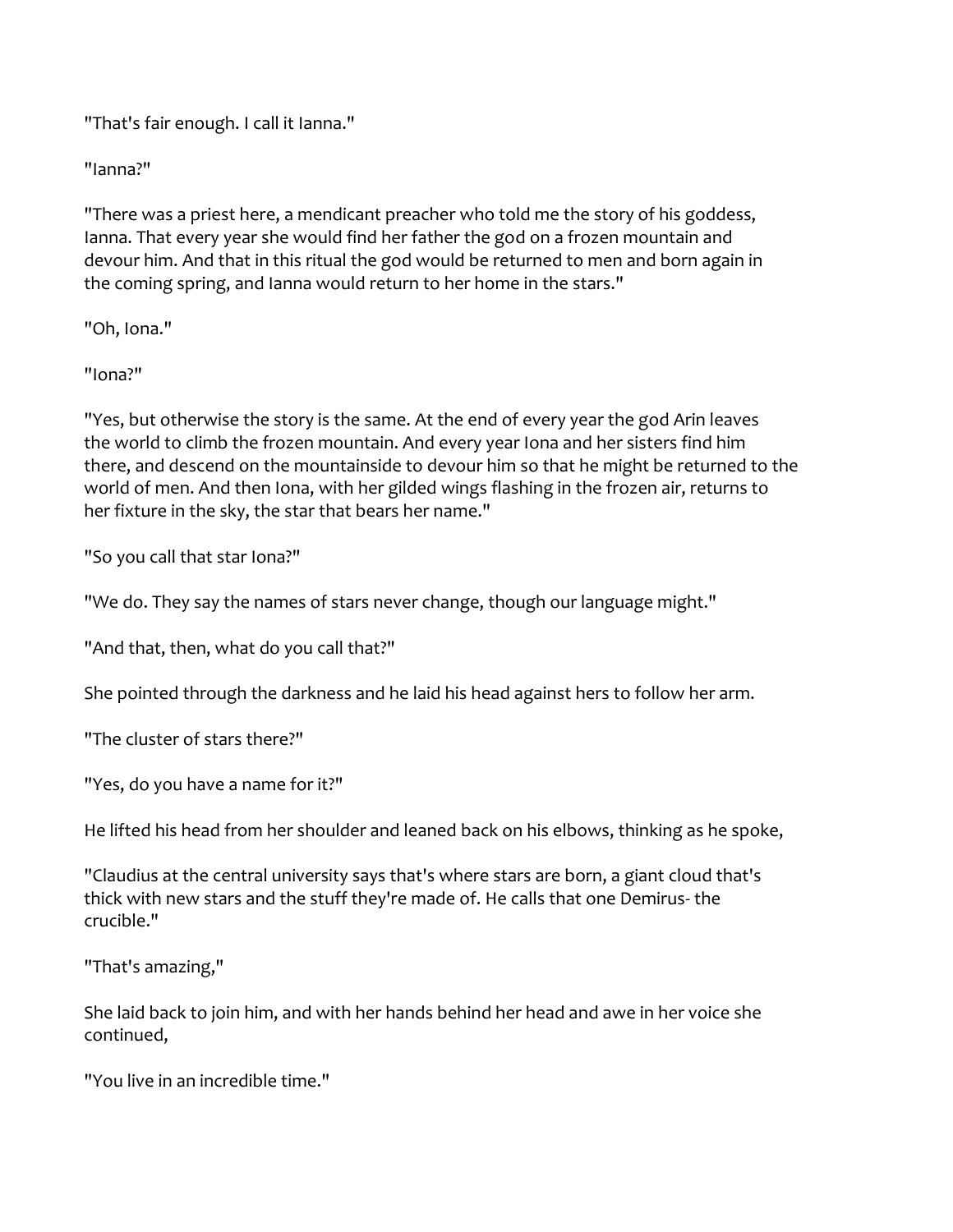"Why would you say that?"

"Being separated from time doesn't teach me any secrets of the stars. There's no university here, no books- most come with questions I can't answer, not stories or answers of their own."

Her tone softened and she looked over to him,

"There's nothing for a person here, except for the small flowers you can sometimes find in the grasses."

"So you can't leave?"

"No,"

She admitted,

"No matter how far I go or how long I wait to sleep I wake up here. I used to wonder if this place and my life here was all a dream. And I'm sure you'll wonder the same thing in the morning, after the sun rises and sharpens the lines that separate time from the things outside of it. And eventually you'll stop wondering, too."

She leaned forward and looked towards the edge of the clearing, distantly at the curtains of darkness where it would be in the daylight. He waited, and spoke to break the silence,

"Do you want to name one then?"

"What?"

"A star,"

He sat up and pointed to have her look again at the stars in the black sky,

"If you can't leave, but you name a star and I take that name with me,"

He paused, and put all his sincerity in his voice,

"Well in a way then, a part of you has left."

She looked seriously at him, and back at the sky and spoke happily,

"People have left things for me here but this is new. I like this."

She paused to enjoy the feeling of smiling, the tightness in the corners of her mouth and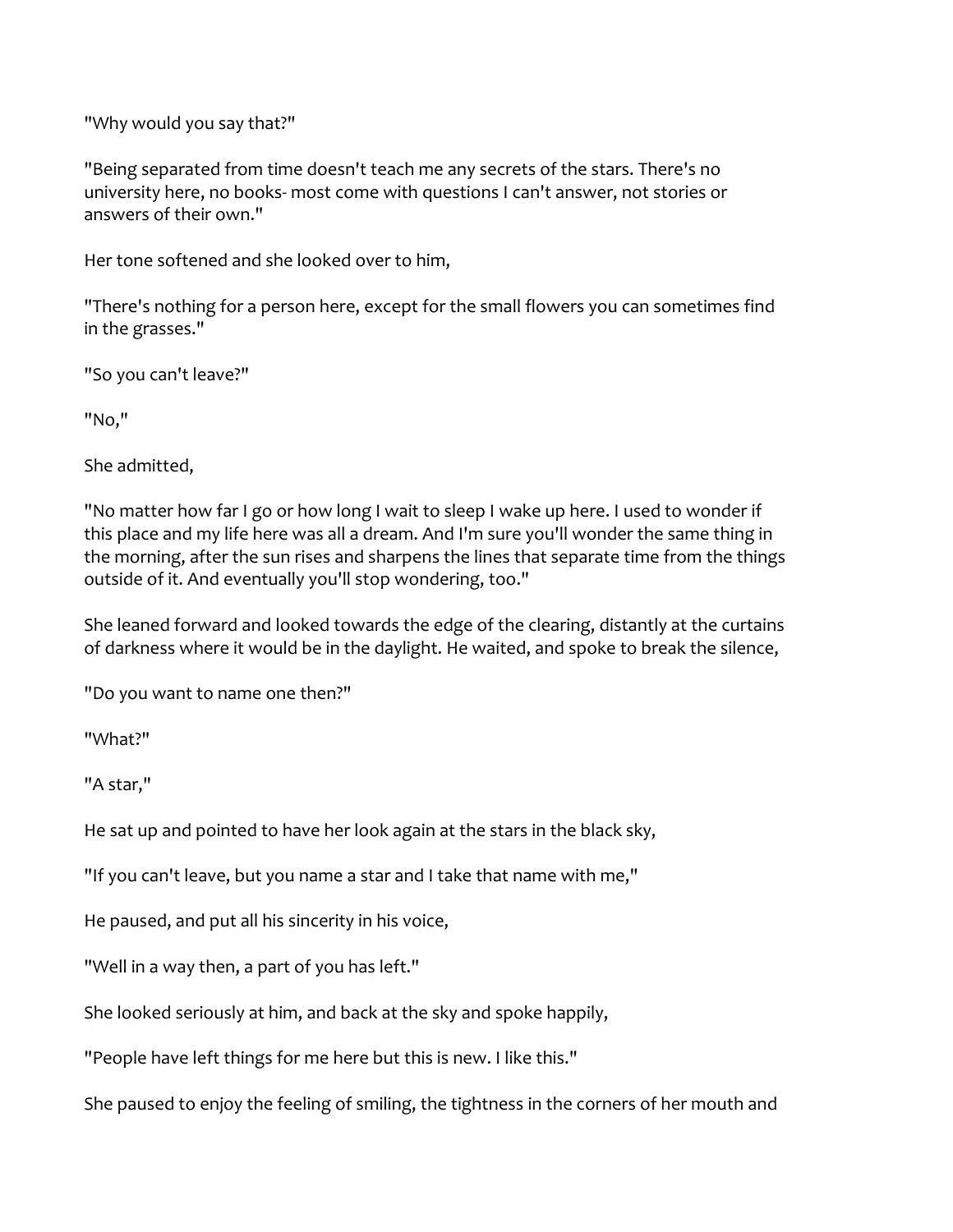the whisper of happiness inside her,

"And which one would you have me name?"

The new brightness in her voice surprised him, and caught off guard he stumbled,

"Any, I guess. Whichever really, any you don't have a name for."

"How about that one?"

She pointed at the sky and he followed her to find a small star glowing faintly red.

"That pinkish one? It's not very bright."

"Yes, but you try to find a brighter one without a name."

"That's true I suppose."

"Now. I'm sure you understand that I have to think hard about this, if it's the only part of me that's ever getting out of here."

"Of course."

He lay back again and named to himself the other stars and their stories: Altair, the flying star, the brightest star and the eye of the immortal eagle. Alnilam, the sapphire, the gem in the sash of the celestial hunter. Camah, the fifth of the five chariots of the harvest and Palesium, so named for its orange fire. And there was Alamia, the guardian, and Kabaz, which formed the crossguard of the primal sword. And above Kabaz was Polaris, the tip of the broken blade, the north star where they had started.

"Cloudberry."

"What?"

"There was a merchant here who gave me fruits from the northern lands. They were small and segmented like raspberries but a little bigger and orange, and smoother and stiffer. He told me that in the summer after flowers filled the fields between the mountains you could go there and find cloudberries among the grasses. They were beautiful, with a sour and bitter taste I'd never had before. I'll always remember that taste and how they felt in my hand,"

She looked down at him,

"It was so nice to have something new here."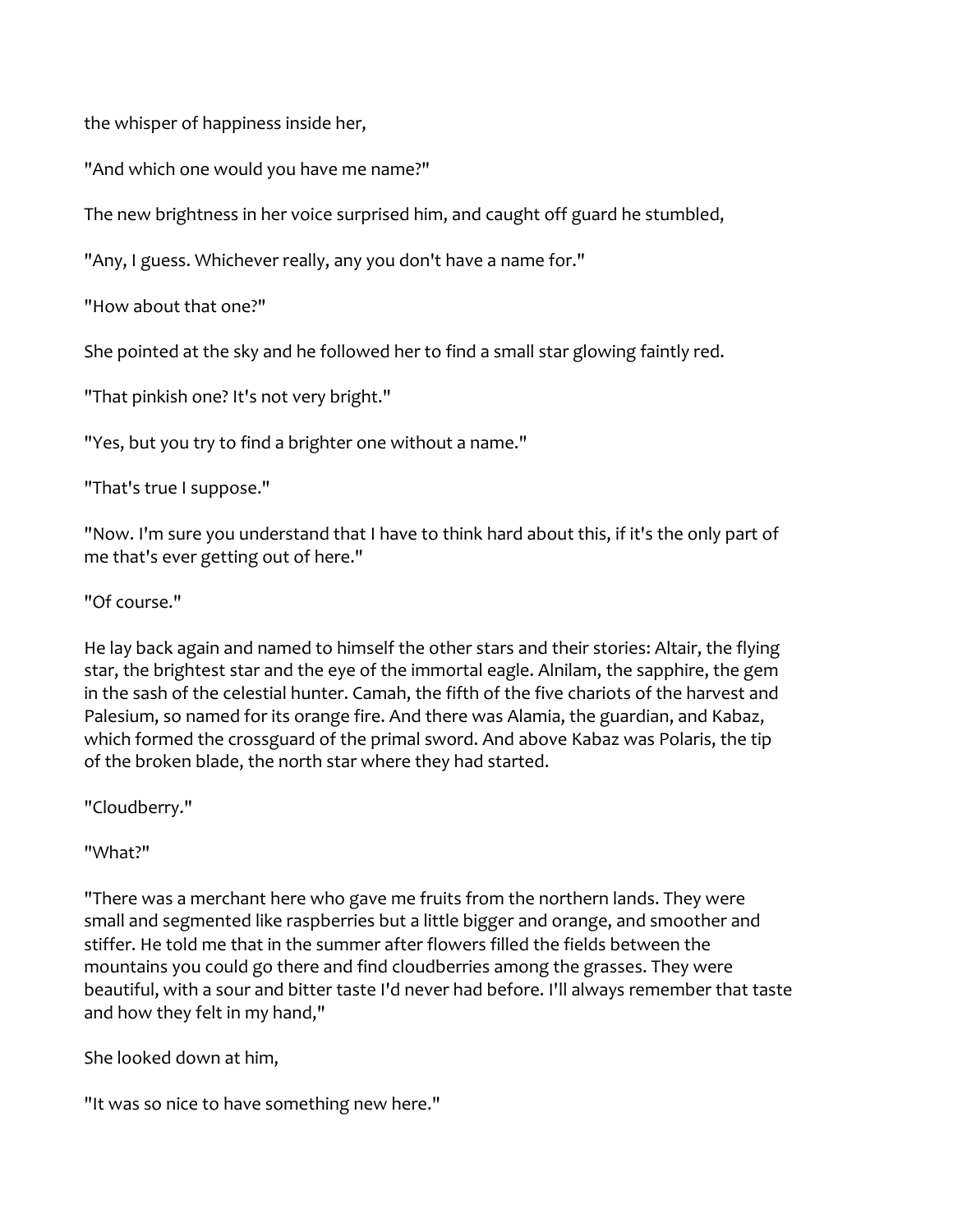"I've seen them before, they still grow in the north. Don't you think that's an odd name for a star?"

"I think it's a very good name for a star."

He paused to briefly entertain a few worrisome possibilities and asked,

"And the merchant, what happened to him?"

"The same thing that happens to all of you. He faded into the red light of the sunrise to wake in whatever time he came from."

He sat up and settled against her, feeling her heat and the cold silk of her gown. He spoke quietly and more to himself than to her,

"I'll tell people. I'll tell them the name of your pale red star."

In the silence that followed he wondered out loud,

"Where did you come from, are you from the Dominion? Or whatever it is they called it when you came here, the forest and the plains beneath the central mountains."

"I am. We called it Eluria."

"And what was precious to you there, in Eluria?"

She continued to look forward and leaned closer against him,

"My younger brother Eren. My mother and father. The letters from Turmas, when they came."

She rested her head against his shoulder,

"Do you have a family out there?"

"Not really, not since my mother died. I've been with the Dominion army since, for about five years."

"They're your friends, then?"

"Yes, some of them. Corrus will be back at the camp soon, trying to explain this place and the way around it to the commander. I imagine he'll have a hard time of it, too, the commander doesn't believe in stories about places like this. Alben I only met this